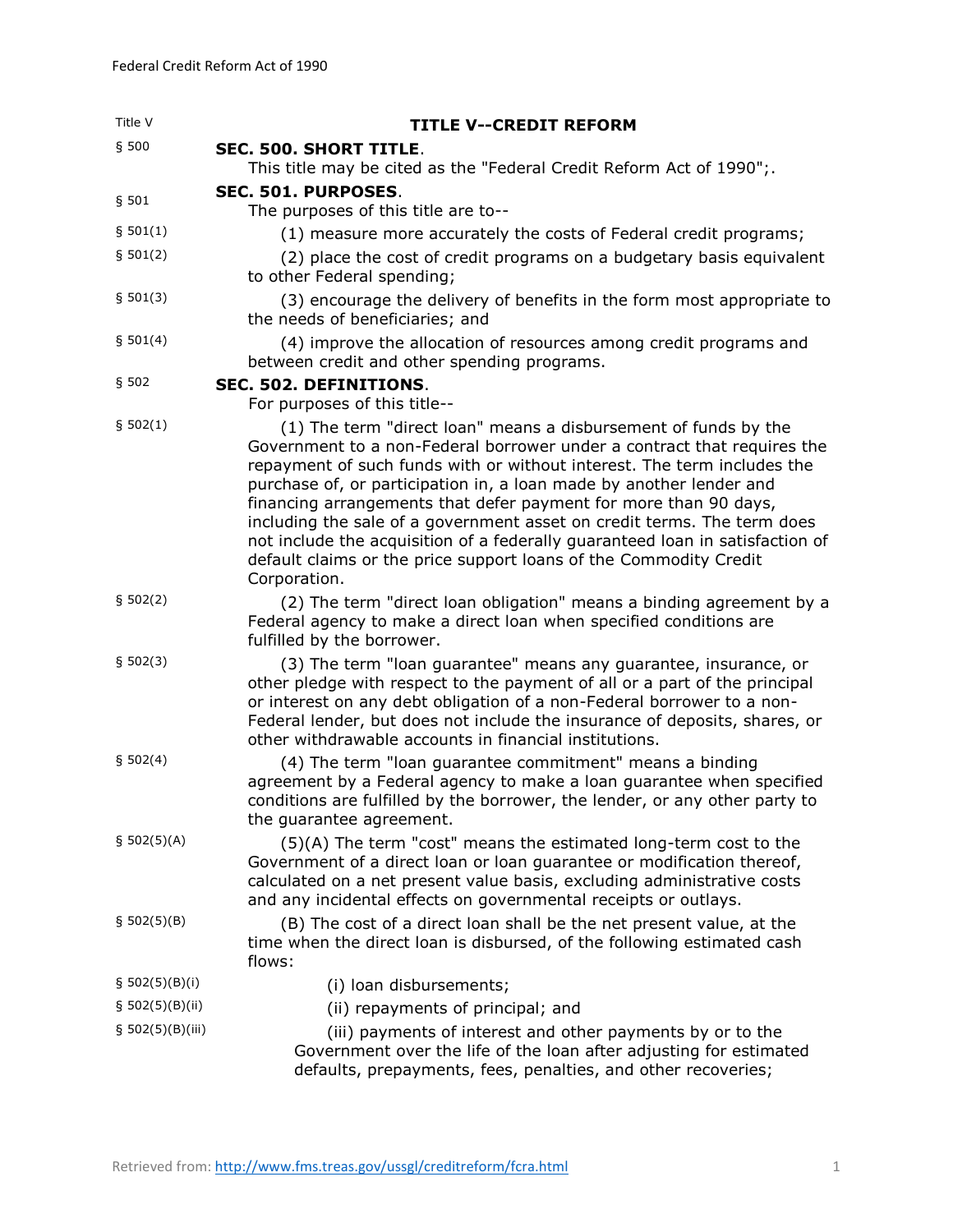|                   | including the effects of changes in loan terms resulting from the exercise<br>by the borrower of an option included in the loan contract.                                                                                                                                                                                                                                                                                                                                                                                                                                                                                                                                                                                                    |
|-------------------|----------------------------------------------------------------------------------------------------------------------------------------------------------------------------------------------------------------------------------------------------------------------------------------------------------------------------------------------------------------------------------------------------------------------------------------------------------------------------------------------------------------------------------------------------------------------------------------------------------------------------------------------------------------------------------------------------------------------------------------------|
| \$502(5)(C)       | (C) The cost of a loan guarantee shall be the net present value, at<br>the time when the guaranteed loan is disbursed, of the following<br>estimated cash flows:                                                                                                                                                                                                                                                                                                                                                                                                                                                                                                                                                                             |
| § $502(5)(C)(i)$  | (i) payments by the Government to cover defaults and<br>delinquencies, interest subsidies, or other payments; and                                                                                                                                                                                                                                                                                                                                                                                                                                                                                                                                                                                                                            |
| § $502(5)(C)(ii)$ | (ii) payments to the Government including origination and other<br>fees, penalties and recoveries;                                                                                                                                                                                                                                                                                                                                                                                                                                                                                                                                                                                                                                           |
|                   | including the effects of changes in loan terms resulting from the exercise<br>by the guaranteed lender of an option included in the loan guarantee<br>contract, or by the borrower of an option included in the guaranteed loan<br>contract.                                                                                                                                                                                                                                                                                                                                                                                                                                                                                                 |
| \$502(5)(D)       | (D) The cost of a modification is the difference between the current<br>estimate of the net present value of the remaining cash flows under the<br>terms of a direct loan or loan guarantee contract, and the current<br>estimate of the net present value of the remaining cash flows under the<br>terms of the contract, as modified.                                                                                                                                                                                                                                                                                                                                                                                                      |
| \$502(5)(E)       | (E) In estimating net present values, the discount rate shall bethe<br>average interest rate on marketable Treasury securities of similar<br>maturity to the cash flows of the direct loan or loan guarantee for which<br>the estimate is being made.                                                                                                                                                                                                                                                                                                                                                                                                                                                                                        |
| \$502(5)(F)       | (F) When funds are obligated for a direct loan or loan guarantee, the<br>estimated cost shall be based on the current assumptions, adjusted to<br>incorporate the terms of the loan contract, for the fiscal year in which the<br>funds are obligated.                                                                                                                                                                                                                                                                                                                                                                                                                                                                                       |
| \$502(6)          | (6) The term "credit program account" means the budget account<br>into which an appropriation to cover the cost of a direct loan or loan<br>guarantee program is made and from which such cost is disbursed to the<br>financing account.                                                                                                                                                                                                                                                                                                                                                                                                                                                                                                     |
| \$502(7)          | (7) The term "financing account" means the non-budget account or<br>accounts associated with each credit program account which holds<br>balances, receives the cost payment from the credit program account,<br>and also includes all other cash flows to and from the Government<br>resulting from direct loan obligations or loan guarantee commitments<br>made on or after October 1, 1991.                                                                                                                                                                                                                                                                                                                                               |
| § 502(8)          | (8) The term "liquidating account" means the budget account that<br>includes all cash flows to and from the Government resulting from direct<br>loan obligations or loan guarantee commitments made prior to October 1,<br>1991. These accounts shall be shown in the budget on a cash basis.                                                                                                                                                                                                                                                                                                                                                                                                                                                |
| \$502(9)          | (9) The term "modification" means any Government action that alters<br>the estimated cost of an outstanding direct loan (or direct loan obligation)<br>or an outstanding loan guarantee (or loan guarantee commitment) from<br>the current estimate of cash flows. This includes the sale of loan assets,<br>with or without recourse, and the purchase of guaranteed loans. This also<br>includes any action resulting from new legislation, or from the exercise of<br>administrative discretion under existing law, that directly or indirectly<br>alters the estimated cost of outstanding direct loans (or direct loan<br>obligations) or loan guarantees (or loan guarantee commitments) such as<br>a change in collection procedures. |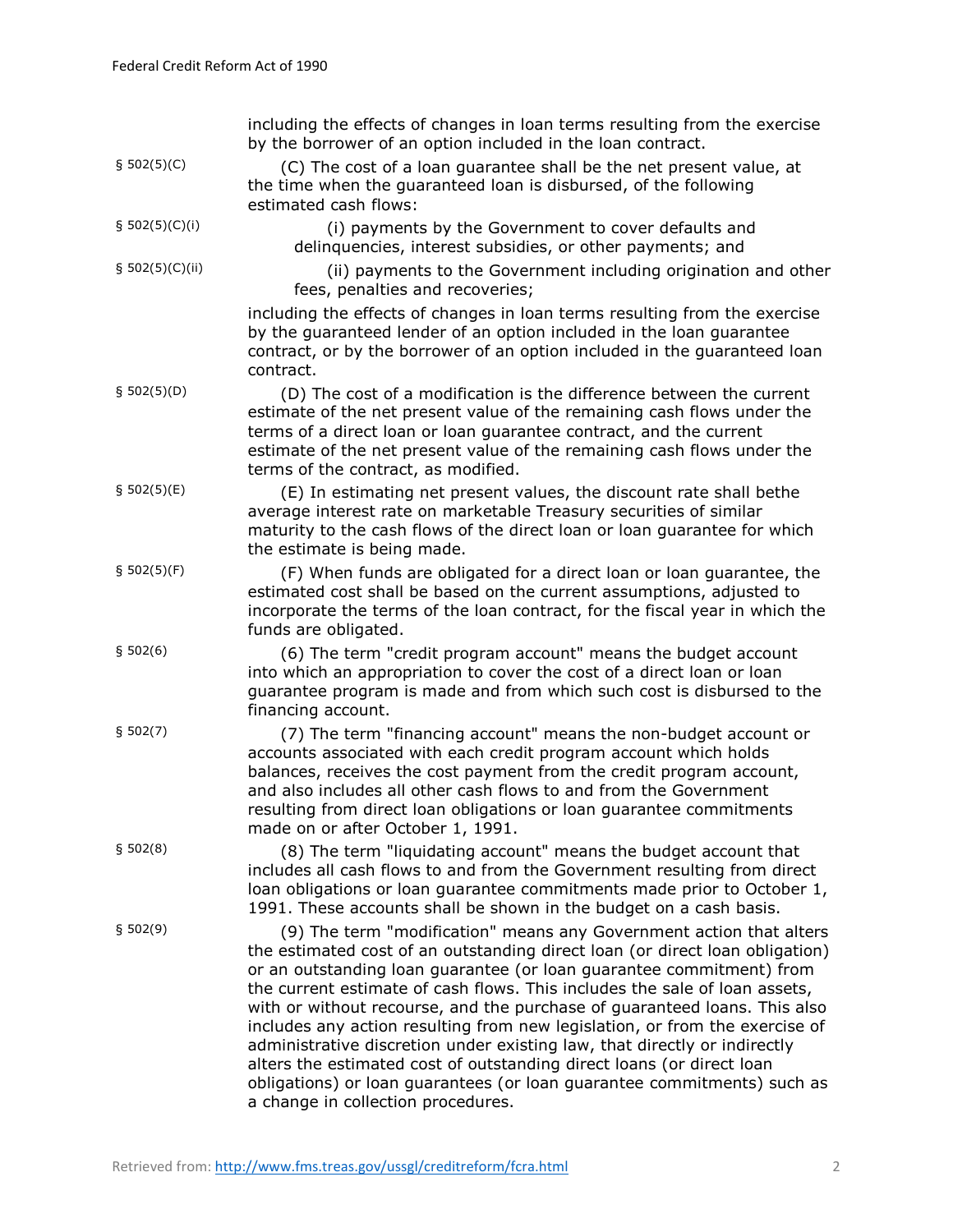| \$502(10)   | (10) The term "current" has the same meaning as in section<br>250(c)(9) of the Balanced Budget and Emergency Deficit Control Act of<br>1985.                                                                                                                                                                                                                                                                                                                                                                                                                        |
|-------------|---------------------------------------------------------------------------------------------------------------------------------------------------------------------------------------------------------------------------------------------------------------------------------------------------------------------------------------------------------------------------------------------------------------------------------------------------------------------------------------------------------------------------------------------------------------------|
| \$502(11)   | (11) The term "Director" means the Director of the Office of<br>Management and Budget.                                                                                                                                                                                                                                                                                                                                                                                                                                                                              |
| § 503       | SEC. 503. OMB AND CBO ANALYSIS, COORDINATION, AND REVIEW.                                                                                                                                                                                                                                                                                                                                                                                                                                                                                                           |
| \$503(a)    | (a) IN GENERAL.--For the executive branch, the Director shall be<br>responsible for coordinating the estimates required by this title. The Director<br>shall consult with the agencies that administer direct loan or loan guarantee<br>programs.                                                                                                                                                                                                                                                                                                                   |
| \$503(b)    | (b) DELEGATION.--The Director may delegate to agencies authority to<br>make estimates of costs. The delegation of authority shall be based upon<br>written guidelines, regulations, or criteria consistent with the definitions in<br>this title.                                                                                                                                                                                                                                                                                                                   |
| \$503(c)    | (c) COORDINATION WITH THE CONGRESSIONAL BUDGET OFFICE.--In<br>developing estimation guidelines, regulations, or criteria to be used by<br>Federal agencies, the Director shall consult with the Director of the<br>Congressional Budget Office.                                                                                                                                                                                                                                                                                                                     |
| \$503(d)    | (d) IMPROVING COST ESTIMATES.--The Director and the Director of the<br>Congressional Budget Office shall coordinate the development of more<br>accurate data on historical performance of direct loan and loan guarantee<br>programs. They shall annually review the performance of outstanding direct<br>loans and loan guarantees to improve estimates of costs. The Office of<br>Management and Budget and the Congressional Budget Office shall have<br>access to all agency data that may facilitate the development and<br>improvement of estimates of costs. |
| \$503(e)    | (e) HISTORICAL CREDIT PROGRAMS COSTS.--The Director shall review,<br>to the extent possible, historical data and develop the best possible estimates<br>of adjustments that would convert aggregate historical budget data to credit<br>reform accounting.                                                                                                                                                                                                                                                                                                          |
| \$503(f)    | (f) ADMINISTRATIVE COSTS.--The Director and the Director of the<br>Congressional Budget Office shall each analyze and report to Congress on<br>differences in long-term administrative costs for credit programs versus grant<br>programs by January 31, 1992. Their reports shall recommend to Congress<br>any changes, if necessary, in the treatment of administrative costs under<br>credit reform accounting.                                                                                                                                                  |
| § 504       | <b>SEC. 504. BUDGETARY TREATMENT.</b>                                                                                                                                                                                                                                                                                                                                                                                                                                                                                                                               |
| \$504(a)    | (a) PRESIDENT'S BUDGET.--Beginning with fiscal year 1992, the<br>President's budget shall reflect the costs of direct loan and loan guarantee<br>programs. The budget shall also include the planned level of new direct loan<br>obligations or loan quarantee commitments associated with each<br>appropriations request.                                                                                                                                                                                                                                          |
| \$504(b)    | (b) APPROPRIATIONS REQUIRED. -- Notwithstanding any other provision<br>of law, new direct loan obligations may be incurred and new loan guarantee<br>commitments may be made of fiscal year 1992 and thereafter only to the<br>extent that--                                                                                                                                                                                                                                                                                                                        |
| § 504(b)(1) | (1) new budget authority to cover their costs is provided in advance<br>in an appropriations Act;                                                                                                                                                                                                                                                                                                                                                                                                                                                                   |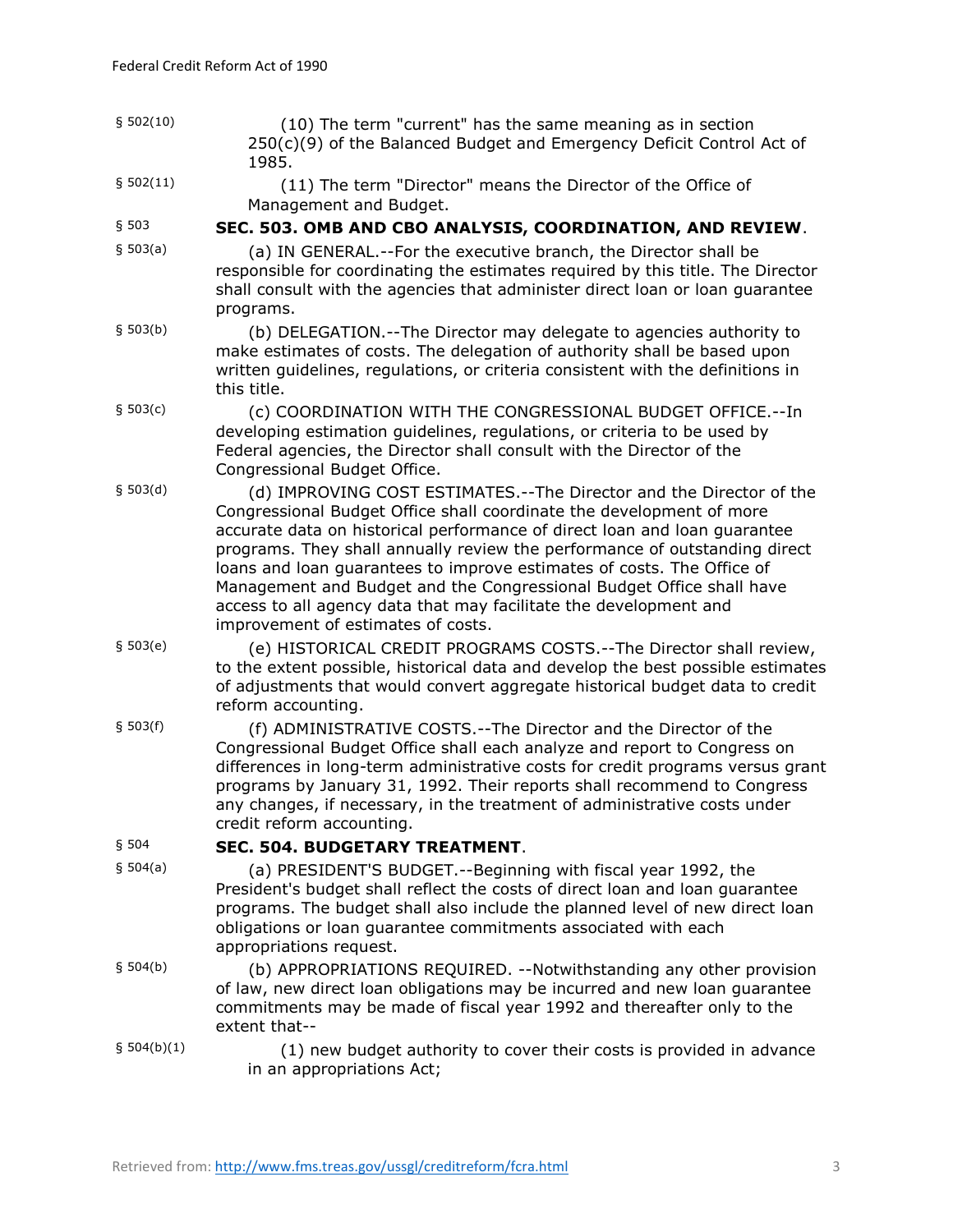| § 504(b)(2)   | (2) a limitation on the use of funds otherwise available for the cost of<br>a direct loan or loan guarantee program has been provided in advance in<br>an appropriations Act; or                                                                                                                                                                                                                                                                                                                                                                                     |
|---------------|----------------------------------------------------------------------------------------------------------------------------------------------------------------------------------------------------------------------------------------------------------------------------------------------------------------------------------------------------------------------------------------------------------------------------------------------------------------------------------------------------------------------------------------------------------------------|
| § 504(b)(3)   | (3) authority is otherwise provided in appropriation Acts.                                                                                                                                                                                                                                                                                                                                                                                                                                                                                                           |
| \$504(c)      | (c) EXEMPTION FOR MANDATORY PROGRAMS.--<br>Subsections $(b)$ and $(e)$ shall not apply to a direct loan or loan guarantee<br>program that--                                                                                                                                                                                                                                                                                                                                                                                                                          |
| § $504(c)(1)$ | (1) constitutes an entitlement (such as the guaranteed student loan<br>program or the veteran's home loan guaranty program); or                                                                                                                                                                                                                                                                                                                                                                                                                                      |
| § $504(c)(2)$ | (2) all existing credit programs of the Commodity Credit Corporation<br>on the date of enactment of this title.                                                                                                                                                                                                                                                                                                                                                                                                                                                      |
| § 504(d)      | (d) BUDGET ACCOUNTING.--                                                                                                                                                                                                                                                                                                                                                                                                                                                                                                                                             |
| § 504(d)(1)   | (1) The authority to incur new direct loan obligations, make new loan<br>guarantee commitments, or modify outstanding direct loans (or direct<br>loan obligations) or loan guarantees (or loan guarantee<br>commitments) shall constitute new budget authority in an amount equal<br>to the cost of the direct loan or loan guarantee in the fiscal year in which<br>definite authority becomes available or indefinite authority is used. Such<br>budget authority shall constitute an obligation of the credit program<br>account to pay to the financing account. |
| § 504(d)(2)   | (2) The outlays resulting from new budget authority for the cost of<br>direct loans or loan guarantees described in paragraph (1) shall be paid<br>from the credit program account into the financing account and recorded<br>in the fiscal year in which the direct loan or the guaranteed loan is<br>disbursed or its costs altered.                                                                                                                                                                                                                               |
| § 504(d)(3)   | (3) All collections and payments of the financing accounts shall be a<br>means of financing.                                                                                                                                                                                                                                                                                                                                                                                                                                                                         |
| \$504(e)      | (e) MODIFICATIONS.--An outstanding direct loan (or direct loan<br>obligation) or loan guarantee (or loan guarantee commitment) shall not be<br>modified in a manner that increases its costs unless budget authority for the<br>additional cost has been provided in advance in an appropriations Act.                                                                                                                                                                                                                                                               |
| § 504(f)      | (f) REESTIMATES.--When the estimated cost for a group of direct loans or<br>loan guarantees for a given credit program made in a single fiscal year is<br>reestimated in a subsequent year, the difference between the reestimated<br>cost and the previous cost estimate shall be displayed as a distinct and<br>separately identified subaccount in the credit program account as a change in<br>program costs and a change in net interest. There is hereby provided<br>permanent indefinite authority for these reestimates.                                     |
| \$504(g)      | (g) ADMINISTRATIVE EXPENSES.--All funding for an agency's<br>administration of a direct loan or loan guarantee program shall be displayed<br>as distinct and separately identified subaccounts within the same budget<br>account as the program's cost.                                                                                                                                                                                                                                                                                                              |
| §505          | SEC. 505. AUTHORIZATIONS.                                                                                                                                                                                                                                                                                                                                                                                                                                                                                                                                            |
| \$505(a)      | (a) AUTHORIZATION OF APPROPRIATIONS FOR COSTS.--There are<br>authorized to be appropriated to each Federal agency authorized to make<br>direct loan obligations or loan guarantee commitments, such sums as may be<br>necessary to pay the cost associated with such direct loan obligations or loan<br>guarantee commitments.                                                                                                                                                                                                                                       |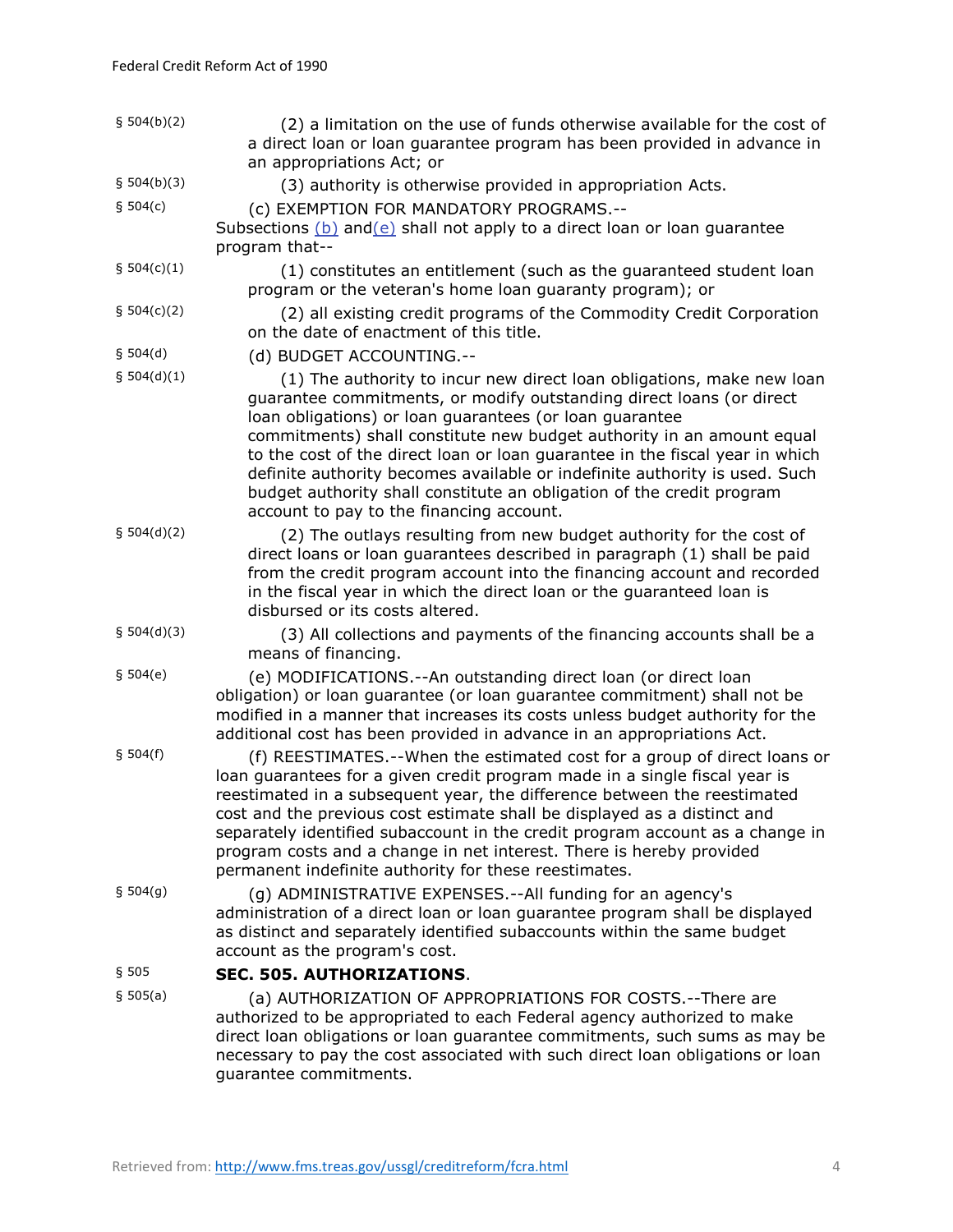§ 505(b)

§ 505(c)

 (b) AUTHORIZATION FOR FINANCING ACCOUNTS.--In order to implement the accounting required by this title, the President is authorized to establish such non-budgetary accounts as may be appropriate.

 (c) TREASURY TRANSACTIONS WITH THE FINANCING ACCOUNTS.--The Secretary of the Treasury shall borrow from, receive from, lend to, or pay to the financing accounts such amounts as may be appropriate. The Secretary of the Treasury may prescribe forms and denominations, maturities, and terms and conditions for the transactions described above, except that the rate of interest charged by the Secretary on lending to financing accounts (including amounts treated as lending to financing accounts by the Federal Financing Bank (hereinafter in this subsection referred to as the "Bank") pursuant to section 406(b)) and the rate of interest paid to financing accounts on uninvested balances in financing accounts shall be the same as the rate determined pursuant tosection  $502(5)(E)$ . For guaranteed loans financed by the Bank and treated as direct loans by a Federal agency pursuant to section 406(b), any fee or interest surcharge (the amount by which the interest rate charged exceeds the rate determined pursuant to section  $502(5)(E)$ ) that the Bank charges to a private borrower pursuant to section 6(c) of the Federal Financing Bank Act of 1973 shall be considered a cash flow to the Government for the purposes of determining the cost of the direct loan pursuant to [section 502\(5\).](http://www.fms.treas.gov/ussgl/creditreform/fcra.html#502(5)) All such amounts shall be credited to the appropriate financing account. The Bank is authorized to require reimbursement from a Federal agency to cover the administrative expenses of the Bank that are attributable to the direct loans financed for that agency. All such payments by an agency shall be considered administrative expenses subject to section  $504(q)$ . This subsection shall apply to transactions related to direct loan obligations or loan guarantee commitments made on or after October 1, 1991. The authorities described above shall not be construed to supersede or override the authority of the head of a Federal agency to administer and operate a direct loan or loan guarantee program. All of the transactions provided in this subsection shall be subject to the provisions of subchapter II of chapter 15 of title 31, United States Code. Cash balances of the financing accounts in excess of current requirements shall be maintained in a form of uninvested funds and the Secretary of the Treasury shall pay interest on these funds.

§ 505(d)(1)

 (d) AUTHORIZATION FOR LIQUIDATING ACCOUNTS.--(1) Amounts in liquidating accounts shall be available only for payments resulting from direct loan obligations or loan guarantee commitments made prior to October 1, 1991, for--

§ 505(d)(1)(A)

 (A) interest payments and principal repayments to the Treasury or the Federal Financing Bank for amounts borrowed;

- § 505(d)(1)(B) (B) disbursements of loans;
- § 505(d)(1)(C) (C) default and other guarantee claim payments;
- § 505(d)(1)(D) (D) interest supplement payments;
- § 505(d)(1)(E) (E) payments for the costs of foreclosing, managing, and selling collateral that are capitalized or routinely deducted from the proceeds of sales;
- $§ 505(d)(1)(F)$ (F) payments to financing accounts when required for modifications;
- § 505(d)(1)(G) (G) administrative expenses, if--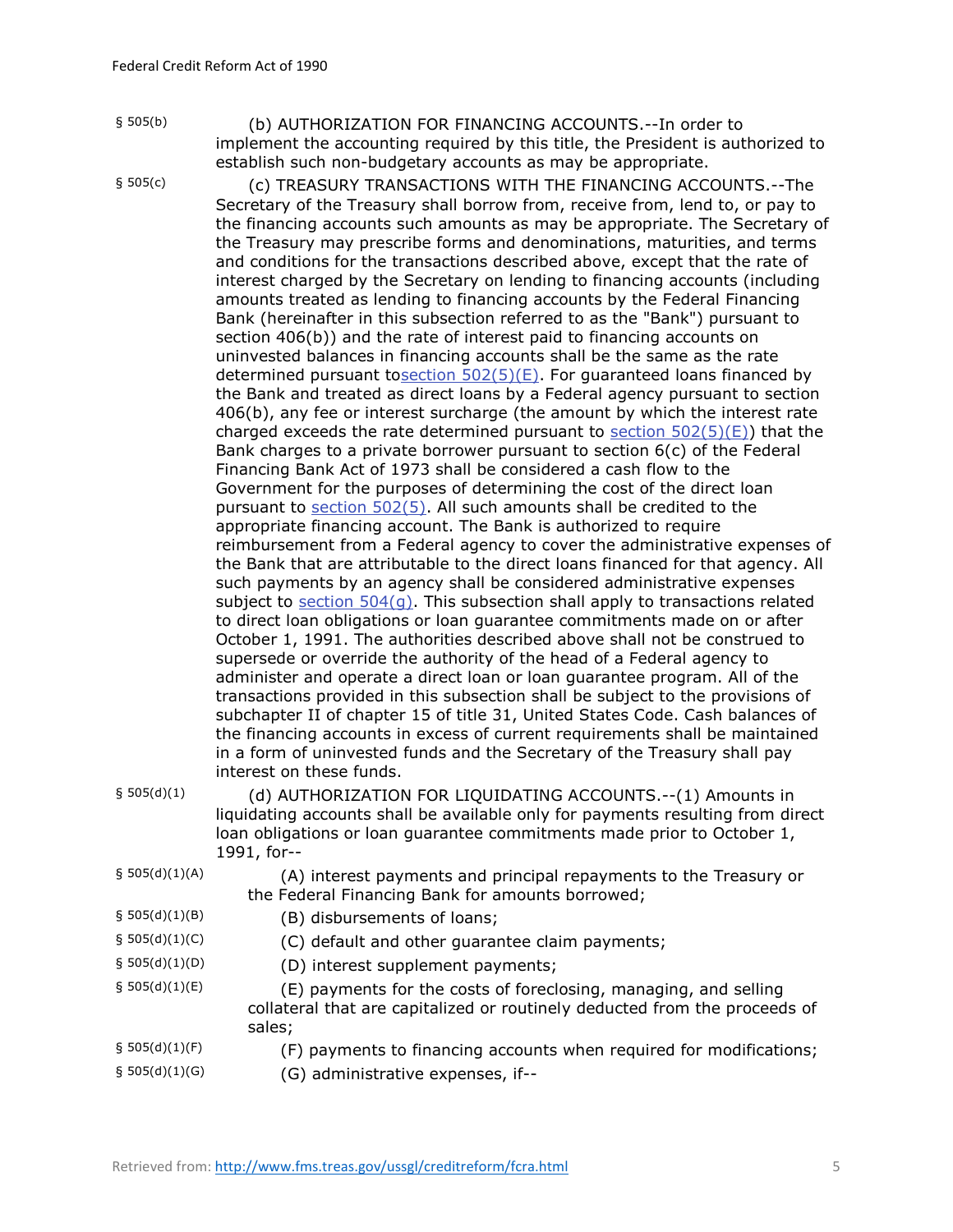| ş<br>505(d)(1)(G)(i)  | (i) amounts credited to the liquidating account would have been<br>available for administrative expenses under a provision of law in<br>effect prior to October 1, 1991; and                                                                                                                                                                                                                           |
|-----------------------|--------------------------------------------------------------------------------------------------------------------------------------------------------------------------------------------------------------------------------------------------------------------------------------------------------------------------------------------------------------------------------------------------------|
| ş<br>505(d)(1)(G)(ii) | (ii) no direct loan obligation or loan guarantee commitment has<br>been made, or any modification of a direct loan or loan quarantee<br>has been made, since September 30, 1991; or                                                                                                                                                                                                                    |
| \$505(d)(1)(H)        | (H) such other payments as are necessary for the liquidation of such<br>direct loan obligations and loan guarantee commitments.                                                                                                                                                                                                                                                                        |
| § 505(d)(2)           | (2) Amounts credited to liquidating accounts in any year shall be<br>available only for payments required in that year. Any unobligated balances in<br>liquidating accounts at the end of a fiscal year shall be transferred to<br>miscellaneous receipts as soon as practicable after the end of the fiscal year.                                                                                     |
| § 505(d)(3)           | (3) If funds in liquidating accounts are insufficient to satisfy obligations<br>and commitments of such accounts, there is hereby provided permanent,<br>indefinite authority to make any payments required to be made on such<br>obligations and commitments.                                                                                                                                         |
| \$505(e)              | (e) AUTHORIZATION OF APPROPRIATIONS<br>FOR IMPLEMENTATIONEXPENSES.--There are authorized to be appropriated<br>to existing accounts such sums as may be necessary for salaries and<br>expenses to carry out the responsibilities under this title.                                                                                                                                                     |
| \$505(f)              | (f) REINSURANCE.--Nothing in this title shall be construed as authorizing<br>or requiring the purchase of insurance or reinsurance on a direct loan or loan<br>guarantee from private insurers. If any such reinsurance for a direct loan or<br>loan guarantee is authorized, the cost of such insurance and any recoveries to<br>the Government shall be included in the calculation of the cost.     |
| \$505(g)              | (g) ELIGIBILITY AND ASSISTANCE.--Nothing in this title shall be<br>construed to change the authority or the responsibility of a Federal agency to<br>determine the terms and conditions of eligibility for, or the amount of<br>assistance provided by a direct loan or a loan guarantee.                                                                                                              |
| §506                  | SEC. 506. TREATMENT OF DEPOSIT INSURANCE AND AGENCIES AND<br><b>OTHER INSURANCE PROGRAMS.</b>                                                                                                                                                                                                                                                                                                          |
| \$506(a)              | (a) IN GENERAL.--This title shall not apply to the credit or insurance<br>activities of the Federal Deposit Insurance Corporation, National Credit Union<br>Administration, Resolution Trust Corporation, Pension Benefit Guaranty<br>Corporation, National Flood Insurance, National Insurance Development Fund,<br>Crop Insurance, or Tennessee Valley Authority.                                    |
| \$506(b)              | (b) STUDY.--The Director and the Director of the Congressional Budget<br>Office shall each study whether the accounting for Federal deposit insurance<br>programs should be on a cash basis $\frac{1}{2}$ on the same basis as loan guarantees,<br>or on a different basis. Each Director shall report findings and<br>recommendations to the President and the Congress on or before May 31,<br>1991. |
| \$506(c)              | (c) ACCESS TO DATA .-- For the purposes of subsection (b), the Office of<br>Management and Budget and the Congressional Budget Office shall have<br>access to all agency data that may facilitate these studies.                                                                                                                                                                                       |
| § 507                 | <b>SEC. 507. EFFECT ON OTHER LAWS</b>                                                                                                                                                                                                                                                                                                                                                                  |
| \$507(a)              | (a) EFFECT ON OTHER LAWS.--This title shall supersede, modify, or<br>repeal any provision of law enacted prior to the date of enactment of this title<br>to the extent such provision is inconsistent with this title. Nothing in this title                                                                                                                                                           |